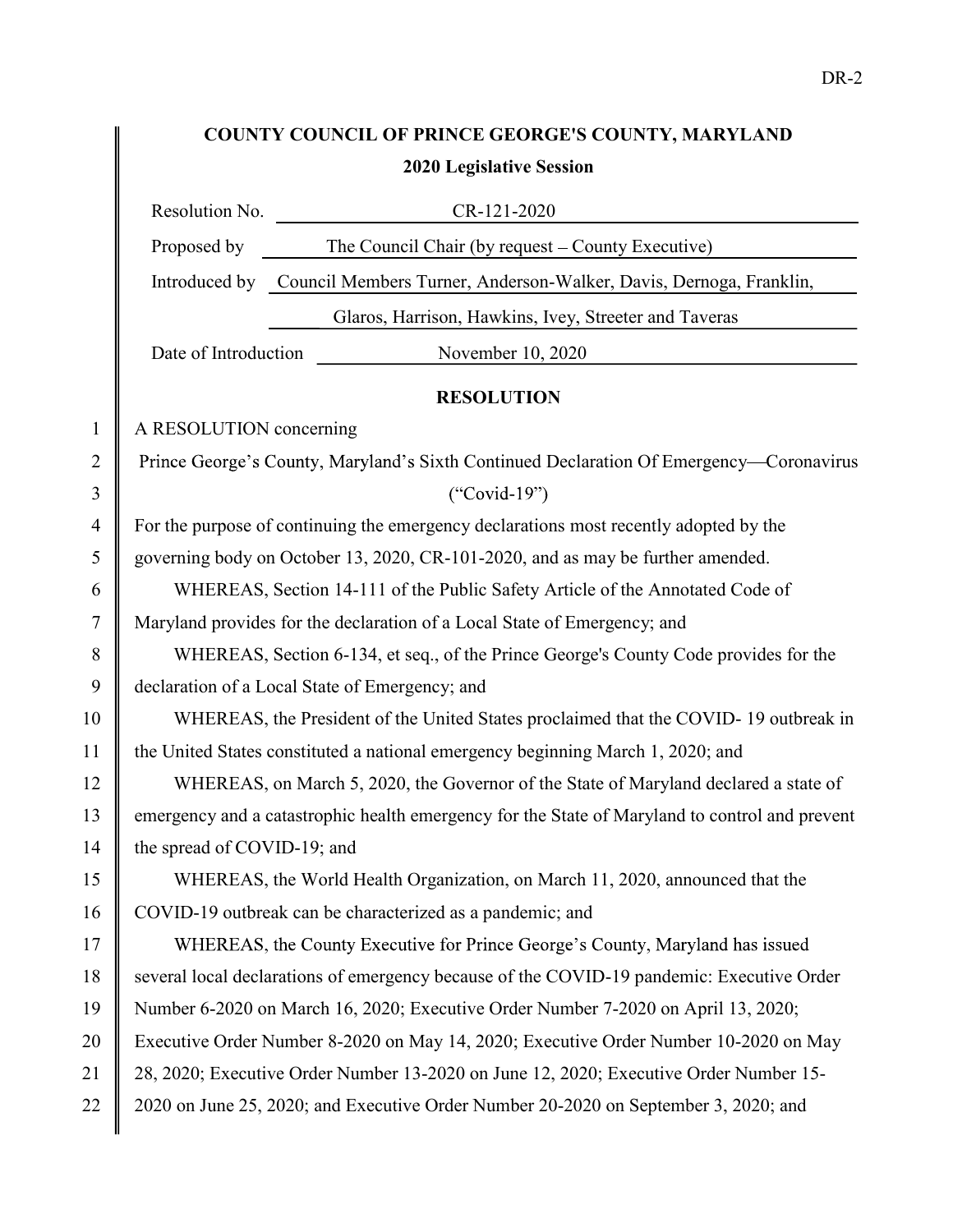1 WHEREAS, the number of COVID-19 positive cases in the County is over 34,100 positive 2 cases, with more than 4140 hospitalizations and approximately 857 deaths; and

3 WHEREAS, based upon data analysis as of November 5, 2020, the County's infection rate 4 is 1.1, its positivity rate is 5.0%, and, the average daily case rate is 15.3 per 100,000 residents;  $5$  and

 $6 \parallel$  WHEREAS, the County's health care system continues to need resources to effectively 7 combat this emergency; and

8 WHEREAS, as of September 2020, the County's unemployment rate was 9.1% (not 9 seasonally adjusted) compared to the State's rate of 6.9%, resulting in the County having the 10 second highest unemployment rate in the State and the most unemployed persons in the State 11 with approximately 44,800 unemployed residents; and

12 WHEREAS, Section 14-111 (b) (1) of the Public Safety Article of the Annotated Code of 13 Maryland states that the consent of the governing body is needed if a local declaration is 14 continued or renewed for more than 30 days; and

15 WHEREAS, the Order of the Governor of the State of Maryland Number 20-10-16-02, 16 issued October 16, 2020, specifically authorized political subdivisions to issue more restrictive 17 orders than issued by the Governor including requiring any businesses, organizations, 18 establishments, or facilities to close or modify their operations; and/or requiring individuals to 19 remain indoors or to refrain from congregating; and

20 WHEREAS, CR-101-2020 remains in effect through November 12, 2020 at 5:00 p.m., 21 unless amended or terminated sooner by the County Executive; and

22 WHEREAS, COVID-19 continues to pose an imminent threat to the health, safety and 23 welfare of County residents;

24 WHEREAS, because Prince George's County, Maryland had been in the medium risk 25 category but recent increases in relevant metrics have demonstrated movement towards the high 26 risk category, health experts predict a second wave of new COVID-19 cases, upcoming winter 27 months will lead to persons staying inside more, and the approaching influenza season, it is 28 merges 2 of recessary that the County remain at Phase 2 of reopening:

29 NOW, THEREFORE, BE IT RESOLVED by the County Council of Prince George's 30 County, Maryland, that Prince George's County, Maryland continue under a declaration of 31 emergency due to the COVID-19 outbreak;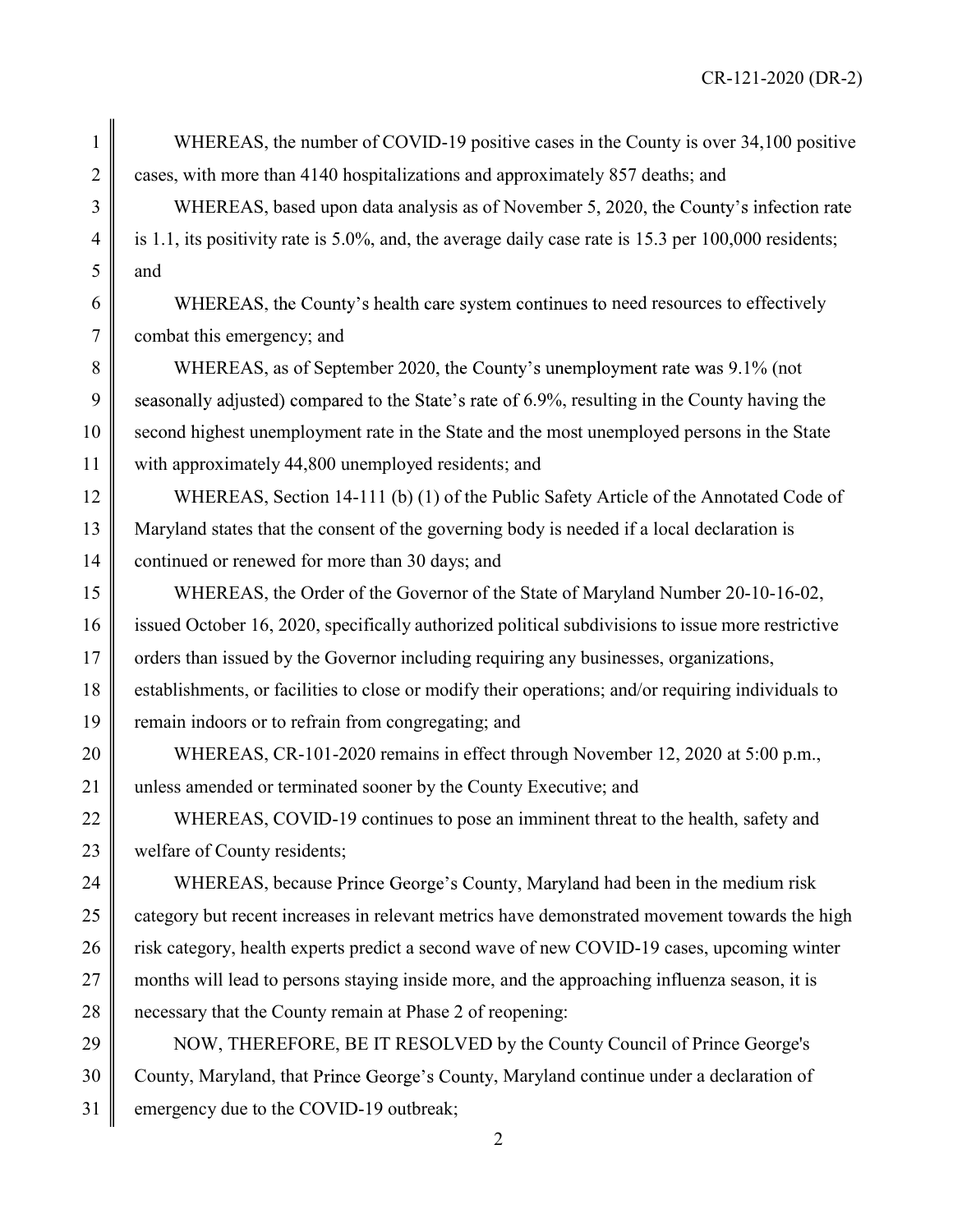CR-121-2020 (DR-2)

1 IT IS FURTHER ORDERED that the Prince George's County Emergency Operations Plan 2 m remain in full force and effect until terminated by the County Executive; and

3 T IS FURTHER ORDERED that Prince George's County, Maryland continue in 4 Phase 2 of its reopening; and

5 IT IS FURTHER ORDERED that it is necessary and reasonable to save lives and to prevent 6 the further spread of COVID- 19, the orders set forth in Attachment A of this Resolution are 7 fully incorporated and adopted herein; and

8 THE IS FURTHER ORDERED that the rules set forth in this Resolution and Attachment A 9 will go into effect on November 12, 2020 at 5:01 p.m.; and

10 IT IS FURTHER ORDERED that the directives set forth herein will be enforced by the 11 | Prince George's County Health Department, with the assistance of Prince George's County law 12 enforcement and other appropriate County employees as determined by the Chief Administrative 13 **Officer**, as needed; and

14 **IF IS FURTHER ORDERED** the County will continue to conduct scheduled and 15 unscheduled inspections of retail, restaurant and business establishments to check for compliance 16 with this Resolution. Non-compliance may subject the owner and/or operator to a fine not 17 exceeding \$1,000 pursuant to the Prince George's County Code and/or the establishments to 18 closure pursuant to the legal authority of the Health Officer and/or other legal authority; and

19 **IF IS FURTHER ORDERED** that a person who knowingly and willfully violates this 20 Resolution is guilty of a misdemeanor and on conviction is subject to imprisonment not 21 exceeding one year or a fine not exceeding \$5,000 or both.

22  $\parallel$  IT IS FURTHER ORDERED that the Executive Branch continue to provide weekly 23 Updates to the Council Chair or Vice Chair; and

24 TE IS FURTHER ORDERED this declaration supersedes any inconsistent provision of a 25 prior Executive Order; and

26 I IT IS FURTHER ORDERED that the provisions of the Resolution are severable such that if  $27 \parallel$  any provision of this Resolution or its application to any person, entity, or circumstance is held 28 invalid by any court of competent jurisdiction, all other provisions or applications of this 29 Resolution shall remain in effect to the extent possible without the invalid provision or 30 application; and

31 | IT IS FURTHER ORDERED that this declaration of emergency shall stay in effect through